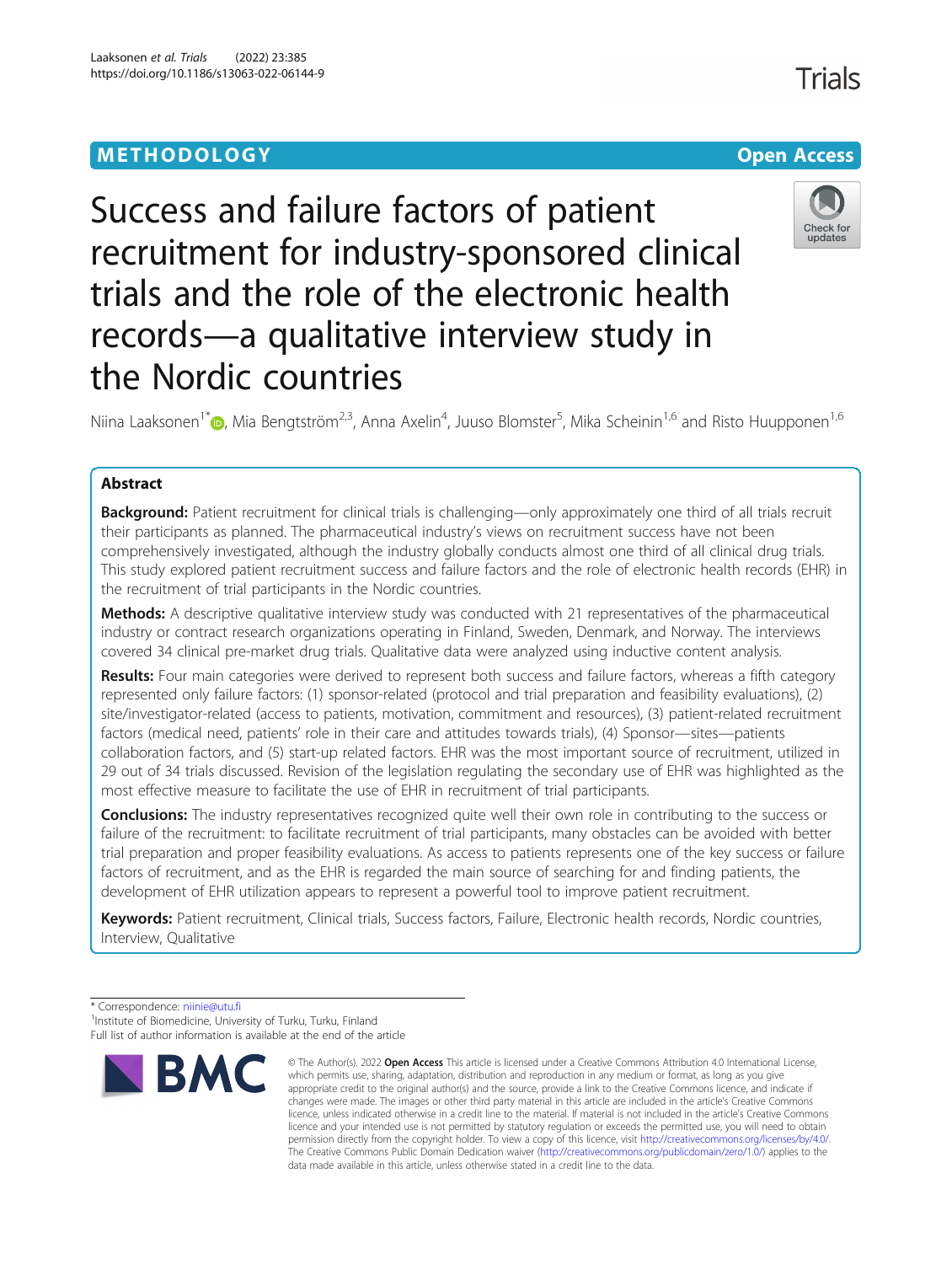# Background

Patient recruitment into clinical trials is a wellrecognized challenge all over the world. Common problems encountered in recruitment are a lack of eligible patients, the high burden of trial procedures for patients and investigators, strict eligibility criteria, and lack of resources of the trial staff  $[1, 2]$  $[1, 2]$  $[1, 2]$ . Failures in recruitment can delay trials, leading to increased costs and delayed access to new treatments [[3\]](#page-12-0). In the worst-case scenario, recruitment failures may lead to unnecessary patient interventions with investigational drugs without achieving usable study results [[4\]](#page-12-0).

Recruitment research with qualitative techniques has concentrated on the investigators', patients', or nonindustry sponsors' views, but less is known about the pharmaceutical industry's perspective. As approximately 27% of all clinical drug trials are industry-sponsored ([www.clinicaltrials.gov](http://www.clinicaltrials.gov)), it is important to understand also the industry's views on the topic. The sponsor has ultimate responsibility for all aspects of trial conduct, so in terms of patient recruitment, the sponsor's guidance and oversight are crucial, even in cases where the sponsor does not have direct contact with the targeted patient population.

The technological transformation of patient records from paper to electronic format has increased substantially over the past two decades [[5\]](#page-12-0). An electronic health record, EHR, is "an electronical format, longitudinal health information on individual patients recorded by health care personnel and to be used in the patient care" [[6\]](#page-12-0). A typical individual EHR may include the patient's medical history, diagnoses, treatment plans, medication records, and laboratory and other test results [\[7](#page-12-0)]. Examples of adoption of information technology in the health sector, including the development of EHR systems, are today commonplace in every World Health Organization's (WHO) member state in the European region [\[8](#page-12-0)]. More than half (59%) of WHO's European member states reported having a national EHR system, and 69% of those have legislation governing its use [[8\]](#page-12-0). On a global level, the national EHR systems are less common; somewhat less than half (57/125) of the WHO member states who participated in the WHO survey had a national EHR system [[5\]](#page-12-0). All Nordic countries have national EHR systems, covering almost 100% of their generated patient data [[9,](#page-12-0) [10\]](#page-12-0).

The WHO has also encouraged countries to develop their national EHR systems for research purposes  $[8]$  $[8]$ . The use of EHR data for research purposes is seen to enhance the transparency of research and to generate improved efficiency of the use of the publicly funded EHR systems. There are many initiatives for EHR secondary use. For example, the European Institute for Innovation through Health Data (i~HD) initiative has worked

towards the harmonized secondary use of health data in Europe  $[11]$  $[11]$ . i~HD plays a strong role in many national and international R&D projects and European-wide collaborative initiatives, including several IMI projects where academic research groups from all over Europe collaborate with global pharmaceutical companies. In addition, regulatory bodies overseeing the development and use of pharmaceuticals have expressed a positive stance on the use of electronic patient data for enhancing clinical trial conduct and have provided written guidance on their expectations regarding clinical source data existing in electronic format [[7,](#page-12-0) [12](#page-12-0)–[15\]](#page-12-0). One of the priorities in 2021–2025 of the European Union Commission is the creation of a European Health Data Space ([https://ec.europa.eu/health/ehealth/dataspace\\_en](https://ec.europa.eu/health/ehealth/dataspace_en)),

which is planned to promote better exchange and access to different types of health data, including the secondary use of EHR data. The Nordic countries have long traditions and trusted reputations in conducting clinical trials, in maintaining their hospitals' patient data in EHR systems [[9\]](#page-12-0) and in using clinical quality registers for research purposes  $[16]$  $[16]$ . The similarities between the Nordic countries in terms of health care infrastructures and the well-organized public health care systems confer multiple advantages for research, such as comprehensive health care data sources covering the entire population. Unique personal identity numbering systems allow researchers to combine personal information stored in different sources. The Nordic countries are in the front line of the secondary use of EHR data [\[9,](#page-12-0) [10](#page-12-0)] and are increasingly executing new regulations for the secondary use of health data. Examples on these are the Act on the Secondary use of health and social data (552/2019) in Finland and the upcoming revision of the Act on Patient data (currently 2008/355) in Sweden. It was seen as important to assess the current and future roles of EHR data in the recruitment of trial participants, as there is still not sufficient understanding of how the data held by health care systems, especially in the form of EHR, are used or could be used for recruitment into clinical trials. The EHR practices of the Nordic countries are of interest also in other highly developed countries who are considering opening of their EHR systems for purposes of secondary use.

We conducted a qualitative interview of representatives of the pharmaceutical industry and contract research organizations (CROs) operating in the Nordic countries (Finland, Sweden, Denmark, Norway). As two thirds of all clinical drug trials conducted in the Nordic countries are industry-sponsored, targeting the interviews to those countries to obtain the industry's views on EHR and recruitment was justified. Our study was part of a larger project that investigated the use of EHR for feasibility evaluations, patient identification, and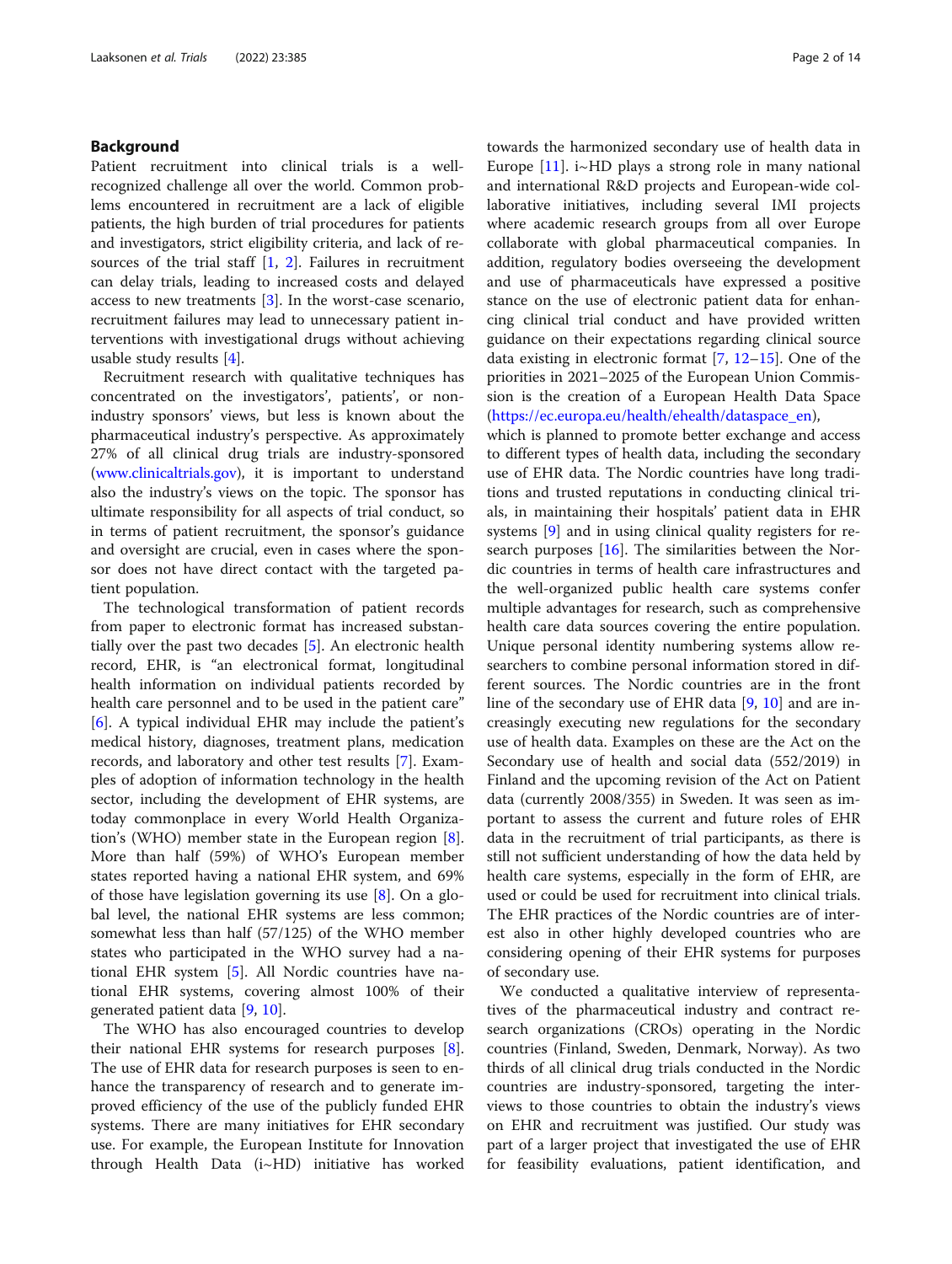recruitment into clinical trials in the Nordic countries. In this study, we wanted to become acquainted with the pharmaceutical industry's views on the success or failure of recruitment into clinical drug trials. A special focus was on the use of EHR in the patient recruitment.

# Methods

#### Study design

A qualitative descriptive study design was used [\[17\]](#page-12-0). The participants were interviewed about their varied, shared, and context-bound experiences [[18](#page-12-0)]. Data were collected using semi-structured interviews [\[19](#page-12-0)], which were conducted between 15 March 2019 and 11 July 2019. The interviews lasted 32–90 min and they were held in English (14 interviews) and in Finnish (7 interviews).

# Participants

The interview participants were recruited by email invitations through suggestions of the Nordic Pharma Industry associations, Pharma Industry Finland (PIF, Finland), Läkemedelsindustriföreningen (LIF, Sweden), and Legemiddelindustrien (LMI, Norway). Participants in Denmark were approached through personal industry contacts by MB and NL. NL contacted all potential participants and confirmed their eligibility. Participants were eligible if they were working for a pharmaceutical company or a CRO representing the industry and were involved as sponsors in conducting phase I–III clinical drug trials with patients. Participants were purposively sampled to ensure representation of all four countries and various types of pharmaceutical companies and CROs with regard to size and therapeutic area of expertise. The participants should have exerted an impact on the site identification and/or patient recruitment process in their company, which was confirmed before the interviews. Participants only involved in phase I trials with healthy volunteers were excluded. NL conducted all interviews. NL previously knew two of the participants.

The inclusion of participants was continued consecutively until saturation was reached, i.e., until no new meanings to the categories were captured from the interviews [\[20](#page-12-0)]. After the first 11 interviews, an overall description of the phenomena under investigation started to form, and no surprising or new items were identified during the subsequent interviews #12–21. After 21 interviews, we were able to clearly define the different elements of recruitment success and failure and the role of EHR in the process. Based on this, we concluded that saturation had been reached after 21 interviews. The process could also be confirmed afterwards by reviewing the diary notes taken during the interviews.

Twenty-eight interviewee candidates were contacted; one refused to participate, and three candidates did not respond to the email request and another three did not fulfill the inclusion criteria (conducted trials only with healthy volunteers). Of the 21 participants, all were senior-level employees having an impact on the site identification and patient recruitment process; seven were from Finland, five from Sweden, five from Denmark, and four from Norway. The participants' characteristics are presented in Table 1.

#### Interview guide and data collection

An interview guide was developed jointly by the researchers NL, MS, and RH, and the open-ended questions were modified multiple times before the final version. If needed to enhance the understanding of the phenomenon, additional questions emerging from the dialog between the interviewer and the interviewee were also allowed. The interview guide (Additional file [1\)](#page-11-0) contained four categorical questions and eight open questions as well as a place for the participants' notes for preparing for the interview. The guide was tested with

Table 1 Participants' professional background and clinical trials experience

| <b>Participant characteristics</b>     | $N = 21$       |
|----------------------------------------|----------------|
| Country                                |                |
| Finland                                | 7              |
| Sweden                                 | 5              |
| Denmark                                | 5              |
| Norway                                 | $\overline{4}$ |
| Position in the company                |                |
| Clinical Study Management              | 6              |
| Clinical Operations                    | 6              |
| Clinical Site Management               | 4              |
| Feasibility and Recruitment Management | 5              |
| Gender                                 |                |
| Female                                 | 17             |
| Male                                   | $\overline{4}$ |
| Company type                           |                |
| Pharmaceutical company                 | 17             |
| CRO                                    | $\overline{4}$ |
| Served current employer                |                |
| 0-5 years                              | 6              |
| 6-10 years                             | 7              |
| $11-20$ years                          | 6              |
| $>$ 20 years                           | $\overline{2}$ |
| History with clinical trials           |                |
| $<$ 10 years                           | $\mathcal{P}$  |
| 10-20 years                            | 9              |
| $>$ 20 years                           | 10             |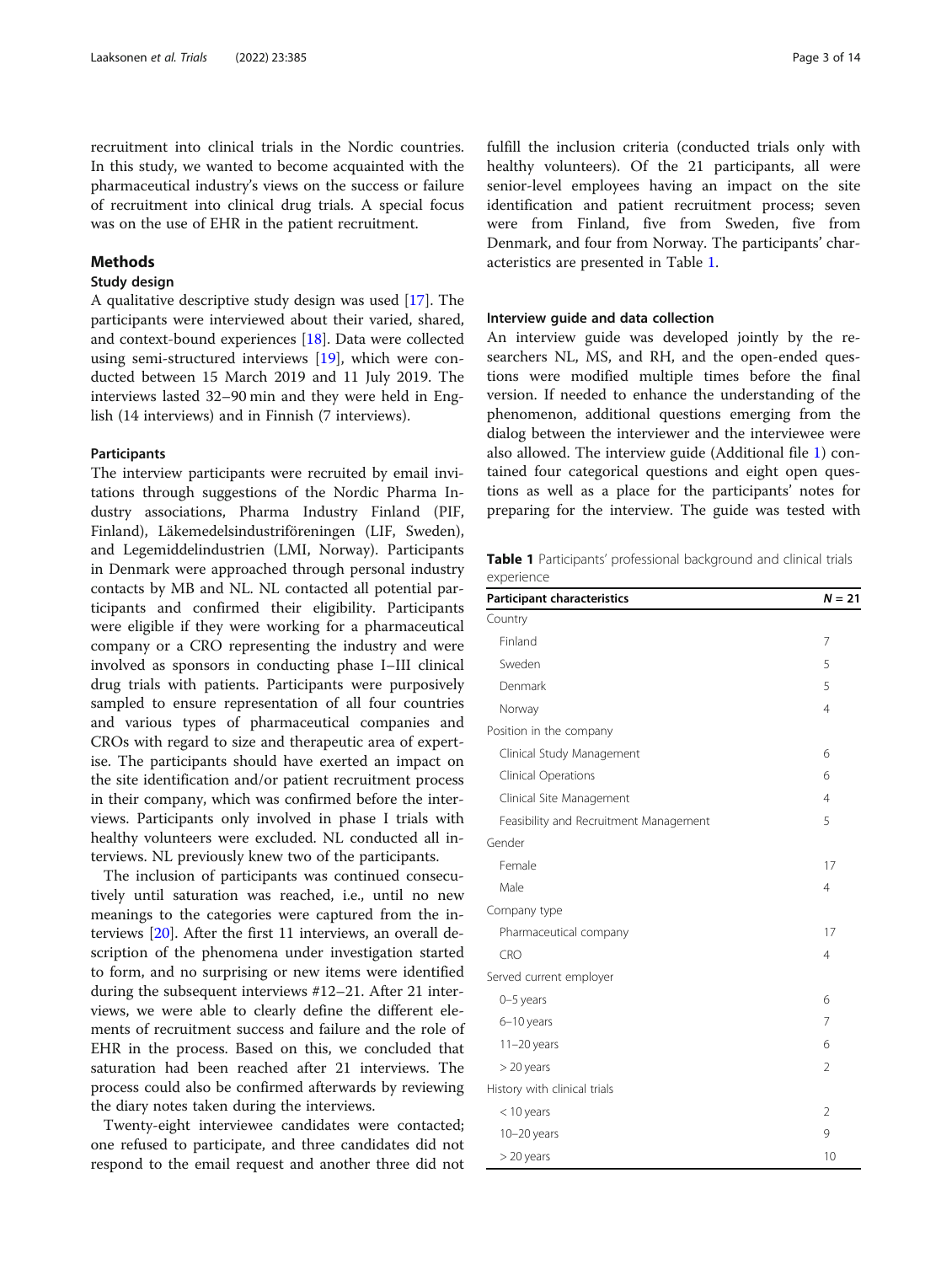one pilot interview, which was included in the analysis, as no major modifications were made after the piloting.

Participants received the questions approximately 1 week in advance. Prior to the interview, the participants were asked to select two phase I–III clinical drug trials that were the most important for their companies, in terms of strategic importance for their business, where they had been involved in  $2015-2018$  (i.e., started  $< 4$ years before the interviews in 2019), and where at least one Nordic country was involved. No requirements were set to select the trials based on the outcome (success or failure) of recruitment.

"I chose this one, because it was important to get this first phase I trial to our country. We tried to get it here for so long." (ID 15)

Ultimately, 34 trials were discussed in the interviews, because seven trials selected by the participants did not meet the above criteria (for example, the trial had not yet started) and one participant had only chosen one trial.

In the interviews, the order of the questions was followed, and the participant's first trial was discussed thoroughly before the same set of questions was asked about the second trial of that participant. The planned numbers and the actual numbers of the recruited patients were collected for each Nordic country. Thereafter, all participants were asked to judge whether recruitment into their trials in the Nordic countries had succeeded or failed (for ongoing recruitments; on schedule or delayed). If the number of patients recruited in the Nordic countries reached the planned number (a 95% value of the target was allowed), the recruitment was regarded successful. It was possible to compensate for reduced numbers in one Nordic country by exceeding the initial target in another country. If the recruitment target had not been reached or had been reached only after a prolongation of the recruitment period, the recruitment was classified as failed.

The respondents were asked to identify key factors for the recruitment success or failure; the recruitment success factors were requested to be identified from trials perceived as successful by the respondents. Similarly, the respondents were asked to describe recruitment failure factors from trials regarded as failed in recruitment.

For the trials that failed in recruitment, the participants were also asked to evaluate the recruitment's contribution to a trial delay, compared to other possible delay factors (on a scale from  $1 =$  "patient recruitment" had no effect on trial delays" to  $4 =$  "patient recruitment was the major trial-delaying factor").

The information on recruitment success/failure, trial schedule, and information on where the sites found the trial subjects were collected from all trials. This numerical information could be used as supportive information to the qualitative analysis.

#### Data handling and analysis

The trial profiles and the responses to the categorical questions were collected using REDCap, version 9.1.12 data management software [[21](#page-13-0), [22](#page-13-0)], and analyzed descriptively. All other interview contents were transcribed verbatim and managed with Nvivo software, version 12 plus (QSR International Inc., USA). The COREQ checklist for qualitative studies was used in reporting [\[23](#page-13-0)].

Inductive content analysis [[24\]](#page-13-0) was applied, i.e., the data analysis was not performed according to any predetermined categories derived from the literature, as there was no proper theoretical framework for presenting the trial sponsors' views on the recruitment and/or the EHR use. All transcripts were read multiple times to achieve an overall impression of their content. Only the manifest content of the interviews was analyzed. The data were coded by NL. The interpretation of the interviews' contents, the coding, and the categorizations were thoroughly discussed with and deliberated by another researcher (AA), already at the start of the analysis. The coding process was initiated by identifying factors impacting (positively or negatively) on the recruitment. Thereafter, the sub-categories started to form as similarities and differences in the codes were noted. The codes were collated to sub-categories that were further grouped and abstracted into categories by classifying them into items having similarities or conjunctive causes. The categorization, as derived from the data, was made together with AA, in order to develop a mutual understanding of the meanings of the codes. The role and potential use of EHR in patient recruitment were coded similarly and are reported here under section "Site/investigator-related recruitment factors".

# Results

# Trial demographics

Each Nordic country appeared in at least half of the trials covered by the interviews: out of 34 trials, Finland, as a country, was involved in 21 trials (62 %), Sweden in 20 trials (59 %), Denmark in 19 trials (56 %), and Norway in 17 trials (50 %). Most of the discussed trials involved adult patients (91 %) and were phase III trials (65 %). In all trials, 90 % of the planned patients had been recruited (6249/6931 patients). In successfully recruited trials, 98 % of the patients had been recruited (5445/5573), whereas in unsuccessfully recruited trials 59 % of the planned patients had been recruited (804/1358) (Table [2](#page-4-0)). Of the 34 trials, 13 trials were delayed from the original schedule. The interview participants evaluated that patient recruitment was the major reason for the delays in nine trials, whereas in four trials the recruitment had no impact on the trial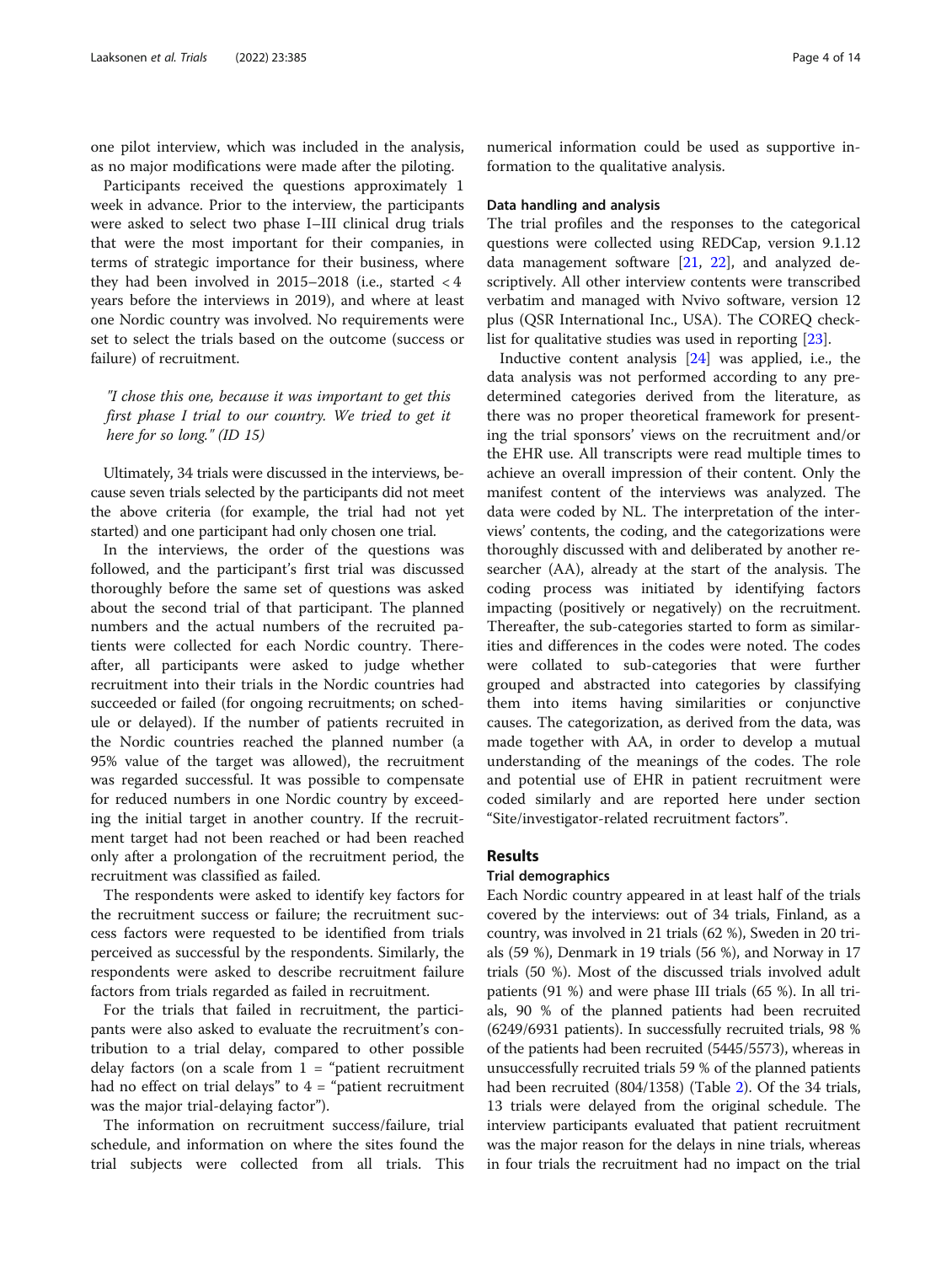#### <span id="page-4-0"></span>Table 2 Trial demographics

| Trial demographics, $n = 34$ trials |                               |                               |  |
|-------------------------------------|-------------------------------|-------------------------------|--|
| Phase                               | Phase I or<br><b>Phase II</b> | <b>Phase III</b><br>22 (65 %) |  |
|                                     | 12 (35 %)                     |                               |  |
| Patient type                        |                               |                               |  |
| Adults                              | 10                            | 21                            |  |
| Pediatric patients                  | $\mathfrak{D}$                | 1                             |  |
| Therapeutic area                    |                               |                               |  |
| Oncology                            | $\overline{4}$                | $\overline{4}$                |  |
| Neurology                           | 3                             | 3                             |  |
| Endocrinology                       | 1                             | $\overline{4}$                |  |
| Other <sup>a</sup>                  | $\overline{4}$                | 11                            |  |
| <b>Recruitment status</b>           |                               |                               |  |
| Recruitment ongoing                 | $\overline{4}$                | 8                             |  |
| Recruitment ended                   | 8                             | 14                            |  |
| <b>Trial status</b>                 |                               |                               |  |
| Trial ongoing                       | 5                             | 10                            |  |
| Trial completed                     | 7                             | 12                            |  |
| <b>Trial schedule</b>               |                               |                               |  |
| Trial on schedule                   | $\overline{7}$                | 14                            |  |
| Trial delayed                       | 5                             | 8                             |  |
| <b>Recruitment outcome</b>          |                               |                               |  |
| Success                             | 10                            | 7                             |  |
| Failure                             | 2                             | 15                            |  |
|                                     |                               |                               |  |

<sup>a</sup> Other: Cardiology, gastroenterology, pulmonology, psychiatry, nephrology, dermatology, and immunology

delays. In those cases, the reasons were slow ethics committee procedures (one trial), slow start by the sites (two trials), and delayed availability of the investigational medicinal product (one trial).

Q: "If you compare the delays caused by recruitment to other study delays…"

A: "The main reason was the patient recruitment. Of course, there may have been other delays like related to the supplies etc., but it was nothing compared to the patient recruitment. Difficult recruitment was driving everything in this trial." (ID 11)

Other details of the trials' characteristics are listed in Table 2.

Half of the trials (17/34) discussed in the interviews had succeeded in recruitment, whereas the other half had failed to meet their initial recruitment timelines, as judged by the respondents. In five interviews, both of the selected trials had succeeded whereas in four interviews both trials had failed in their recruitment. In six interviews, one trial had failed and the other had succeeded in recruitment, and in four interviews, only one

trial was discussed, either succeeded or failed in its recruitment.

Recruitment failures most commonly occurred in phase III trials; only one third of the discussed phase III trials succeeded in recruitment, while 10 out of the 12 discussed phase I and II trials succeeded to recruit as planned (Table 2).

# Success and failure factors of recruitment

Four main categories (sponsor-related, site/investigatorrelated, patient-related, sponsor-site-patient collaboration related factors) were evident from the data representing both success and failure factors, whereas the fifth category (factors related to start-up activities) was noted only among failure factors. Almost all success factors of recruitment were mostly opposite to the failure factors. Table [3](#page-5-0) lists the main categories and categories for key recruitment factors as perceived by the respondents.

#### Sponsor-related recruitment factors

Trial protocol A clear and easy-to-conduct protocol for both investigators and patients was seen to contribute to successful recruitment. For example, combining trial visits with regular patient care visits was considered to minimize the burden for the patients, whereas many invasive study procedures or a need to be absent from work often emerged as patient-related obstacles for recruitment. In addition, the respondents highlighted that carefully considered and clear inclusion and exclusion criteria facilitated recruitment, whereas too strict or ambiguous criteria contributed to recruitment failures.

"…And also the lightness of the protocol: Taking into account this was a phase II trial, it was relatively light to conduct the study. The sites gave feedback that we really had thought about the patient. The study visits were synchronized as much as possible with the normal control visits not to burden the patient too much. The investigators liked it very much and they were willing to take on also more patients." (ID 7)

Trial preparation and feasibility evaluations Some participants highlighted that careful preparation of the trials and a thorough conduct of the feasibility evaluations remarkably improved the success of recruitment. If there had been proper evaluations before trial start, sponsors were able to select the most appropriate countries and sites for their trials. They were able to define realistic recruitment targets and to minimize the impact of several factors that could potentially adversely affect recruitment, such as competing trials by other sponsors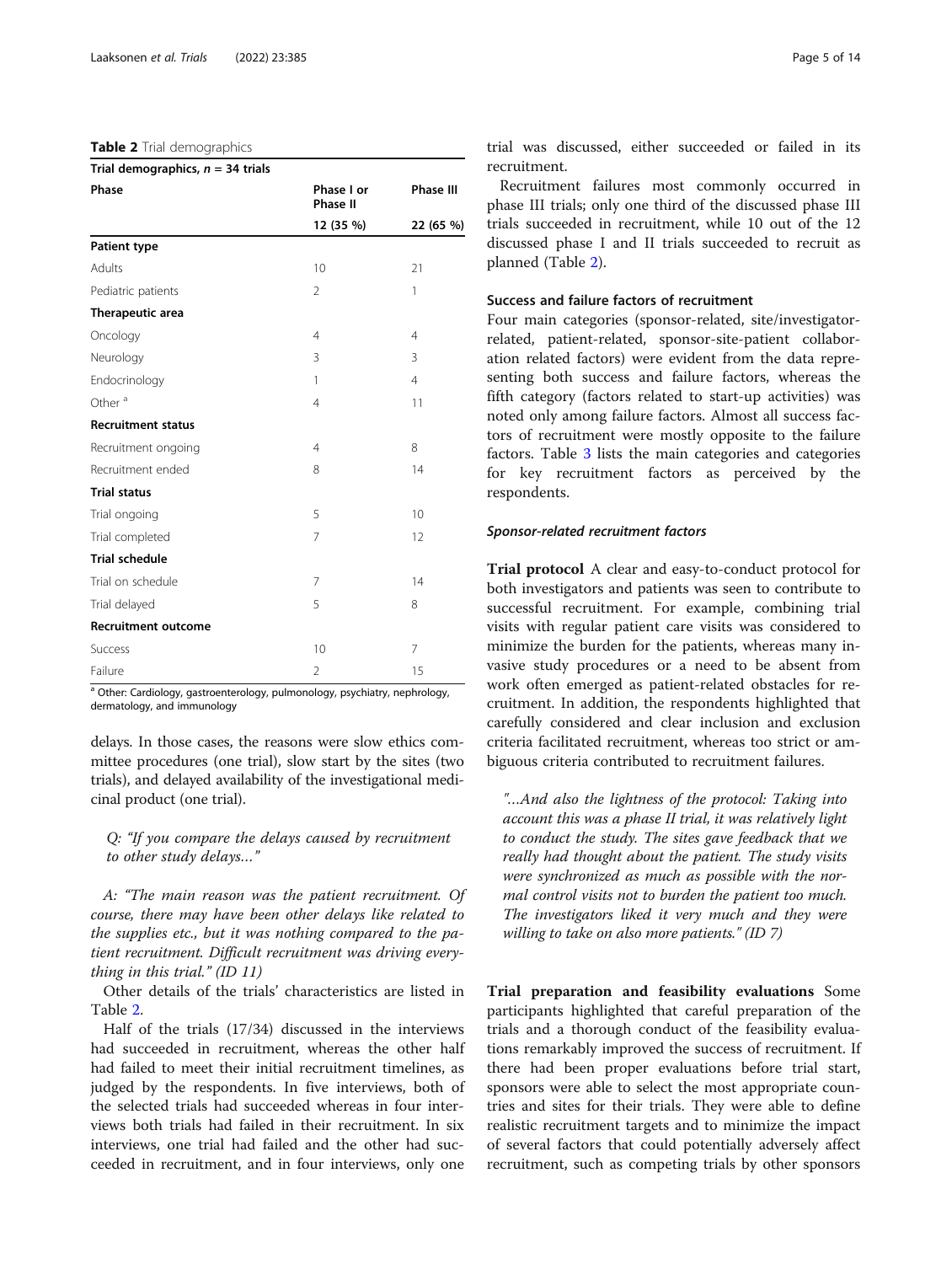| Sponsor related                                  | Site/investigator related                                             | <b>Patient related</b>                                           | <b>Collaboration</b><br>related       | Start-up<br>related <sup>a</sup> |
|--------------------------------------------------|-----------------------------------------------------------------------|------------------------------------------------------------------|---------------------------------------|----------------------------------|
| Trial protocol                                   | Access to patients                                                    | Patients' medical need for new<br>treatments                     | Sponsor-site-patient<br>collaboration | Ethics committee<br>evaluation   |
| Trial preparation and<br>feasibility evaluations | Investigators' motivation for trials and<br>commitment to recruitment | Patients' role in their care and<br>attitudes to clinical trials |                                       | Site contracts                   |
|                                                  | Site resources, setup, and experience                                 |                                                                  |                                       |                                  |

<span id="page-5-0"></span>Table 3 Success and failure factors of patient recruitment in clinical drug trials

Start-up was only identified as a recruitment failure factor

and the paucity of potential trial subjects. Complementing these findings, the participants reported multiple cases where inadequate trial preparation and feasibility evaluations had contributed to failed recruitment. For example, too unrealistic estimations about the number of patients had been set, or the patient population available was simply too small because of competitive trials, which had not been considered during the feasibility evaluation.

"When the recruitment started, it was actually a surprise that the population was that small in European countries." (ID 12)

"It was very difficult to recruit, mainly because it was a highly competitive area. And because of the small population. There were many trials from different companies ongoing almost at the same time." (ID 11)

In some cases, unsuitable sites had been selected; the typical examples were sites not treating patients who would be eligible for the trial, relating to the severity of the disease. The patients were in some cases too ill to meet the selection criteria, or they were so well treated that they did not qualify for the trial, resulting in a lack of treatment-naïve patients for example in diabetes or asthma trials.

#### Site/investigator-related recruitment factors

Access to patients The participants perceived that sites having a clear understanding of their own patient population and having access to it contributed to successful recruitment.

"The sites could use their electronic records to track whether they have such patients who fulfill these criteria. That was quite easy for the sites who already had that population." (ID 9)

Correspondingly, one of the main reasons for poor recruitment was the lack of patients. The root cause for this was mainly that there had been a poor feasibility

evaluation, as mentioned above in section "Sponsor-related recruitment factors". The participants also reported a few cases where the National Coordinating Investigator (NCI) was reluctant about the use of new digital recruitment methods, such as social media or web-based recruitment tools, even when recruitment from the site's own patients was not sufficient. This also affected the other investigators' attitudes on using new recruitment methods for improving the access to patients.

Role of EHR in access to patients When the participants were asked how trial sites identified their trial patients, site EHRs emerged as the most important source, used in 29 out of 34 trials (Table [4](#page-6-0)).

"In the EHR, of course, there they found most of the patients, but Facebook was the second most effective." (ID 23)

"But I still think that falling back on the primary patient flow in the clinic in collaboration with other physicians is the most successful way to enroll patients in most studies. A very hands-on approach at the local level, using the local study team in the hospital as a unit to drive the study, still by far remains the most effective way to run the study."  $(ID 5)$ 

Extensive variation was reported in how EHRs were used: Some sites "knew" the patients they have in their EHR and recruited them without any further searching from the EHR, whereas some sites searched their entire hospital's EHR data by filtering with certain eligibility criteria with the help of the hospital's IT department.

The role of other tools, such as referrals within/from outside of the hospital, patient registers, patient organizations, social media, web-based recruitment tools, and/ or traditional advertisements, were much less frequently used than EHR. They were most commonly used along with the EHR, and often only after realizing that the recruitment target would not be reached solely with the site's own patients. For example, only six trials used patient registers, such as national cancer registers or registers for diabetes, cardiac diseases, or biopsies and for a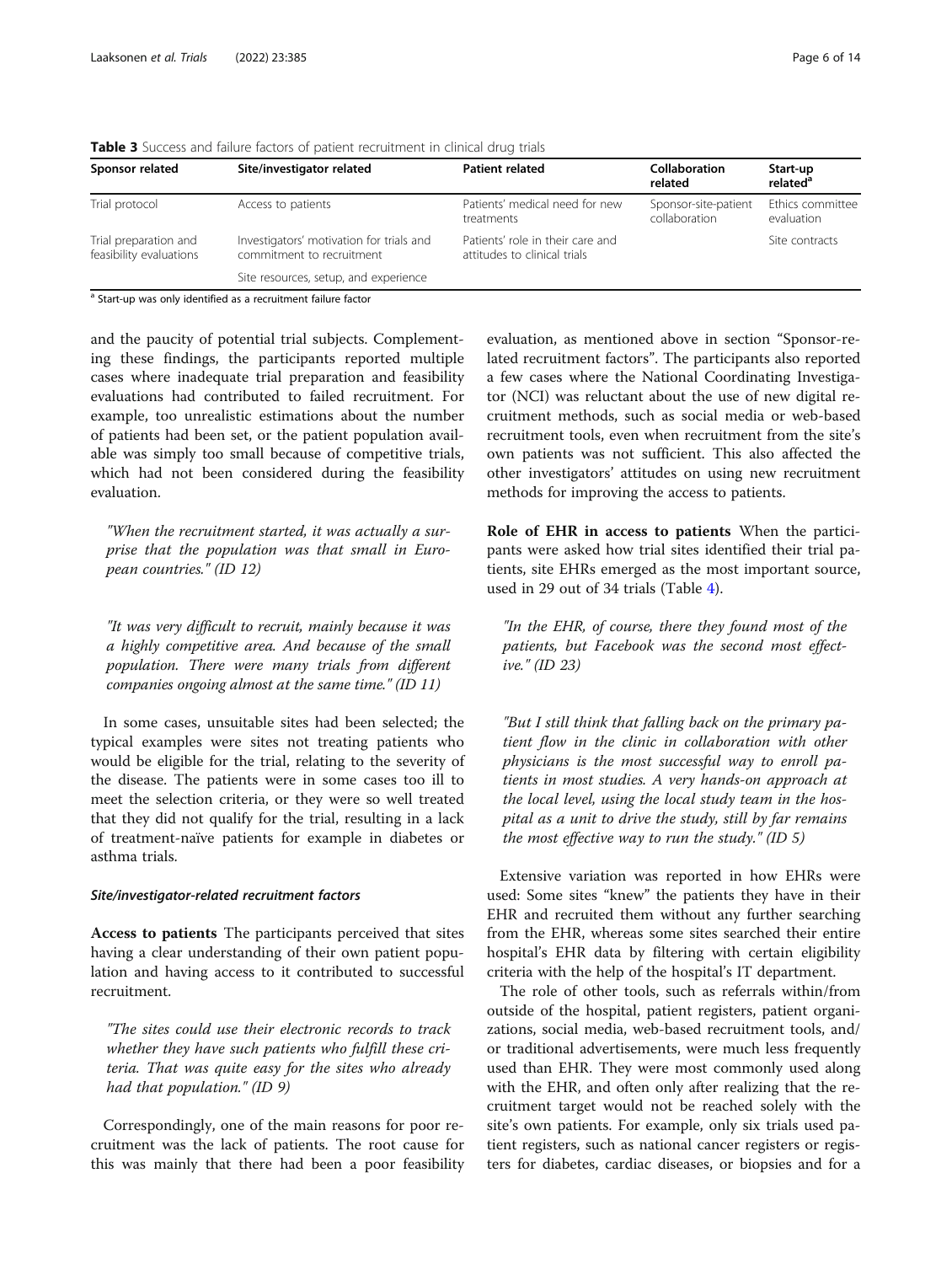| From where did the investigators find trial participants?     | <b>Number of trials</b> |
|---------------------------------------------------------------|-------------------------|
| Site's own patients in their EHR                              | 29 (85 %)               |
| Referrals within/from outside of the hospital                 | 9(26%)                  |
| Patient register or biobank                                   | 6(18%)                  |
| Social media (Facebook, etc.) and web-based recruitment tools | 5(15%)                  |
| Advertisements in newspapers and magazines                    | 5(15%)                  |
| Patient organizations (advertisements, public lectures)       | 5(15%)                  |

<span id="page-6-0"></span>**Table 4** Reported sources of potential trial subjects,  $n = 34$  trials

chronic, rare, progressive disease. However, most of them were regarded as useful for finding potential trial subjects in those few trials.

"It was not a big effort to find these patients also because we have registers for this disease in the Nordic countries." (ID 1)

"Sweden was the only country who embraced new technologies. They on their own initiative created a web-based recruitment campaign. And we really tried to speak it up in other countries, but only Sweden had the courage to explore this opportunity."  $(ID 2)$ 

A main benefit of using the EHR was the fast identification of potential trial subjects. Some participants also highlighted that the extensive use of EHRs in searching increases the patients' opportunities to equally join in clinical trials and to gain access to new treatment opportunities. However, some participants also mentioned that there are disease entities that are not adequately identified in the EHR, and in such cases, other recruitment methods, like the ones described above, are better suited for the purpose.

According to some of the participants, Nordic sites use EHRs and patient registers in their recruitment more often than sites located in other European countries.

"Also here we can see that we (the Nordic countries) can more easily use these electronic capabilities (for recruitment). Finland and Norway pave the way. If we think of other countries (outside of the Nordics), they still use these rather traditional methods. And because of that, we are often quicker (recruiting in the Nordics than in other countries)." (ID 3)

The participants stated that due to legislative barriers, the use of EHRs in patient identification and recruitment was not equal in all Nordic countries. Some sites were able to use their EHR system more flexibly; for example, Finnish sites could take advantage of hospital-based biobanks when contacting potential trial subjects found with the EHR search, to inquire about their willingness

to participate. Interpretations of data protection legislation were also seen to hinder hospitals from sharing their EHR data with other sites located in the same region for the purpose of searching for potential trial subjects. A balance between the legislation and the research needs was highlighted in many interviews.

"My biggest wish would be to see standardized electronic health system per country, where they actually can pull data in a good GDPR way to identify patients." (ID 9)

Most participants emphasized that the need for patients' EHR data will become ever more important in the future, especially in the recruitment into trials to treat rare diseases and into trials on targeted medicines.

"It is absolutely necessary for the investigators to search from hospital EHR to search patients but perhaps it can be used in more structured way in the future." (ID 20)

The major benefit for the whole Nordic area was seen in larger entities than single hospitals, involving even Nordic-wide EHR data lakes.

"EHR can definitely do a lot (in recruitment). I don't know why there is such a problem that the Nordics are not seen as one region. I know we have talked about it. I guess one of the reasons is that the laws (regulating the EHR use) are so different." (ID 13)

The participants shared a concern on the quality of the EHR data; the information contained in the systems should always be up-to-date, in a structured, searchable format, and comprehensive in data variables and cover a sufficient number of patients in order to be really helpful in finding potential trial subjects.

Investigators' motivation for trials and commitment to recruitment When the investigators were motivated, had a passion for the research topic in question, and were committed to recruitment, they were able to enroll patients as planned—even if it was not always easy.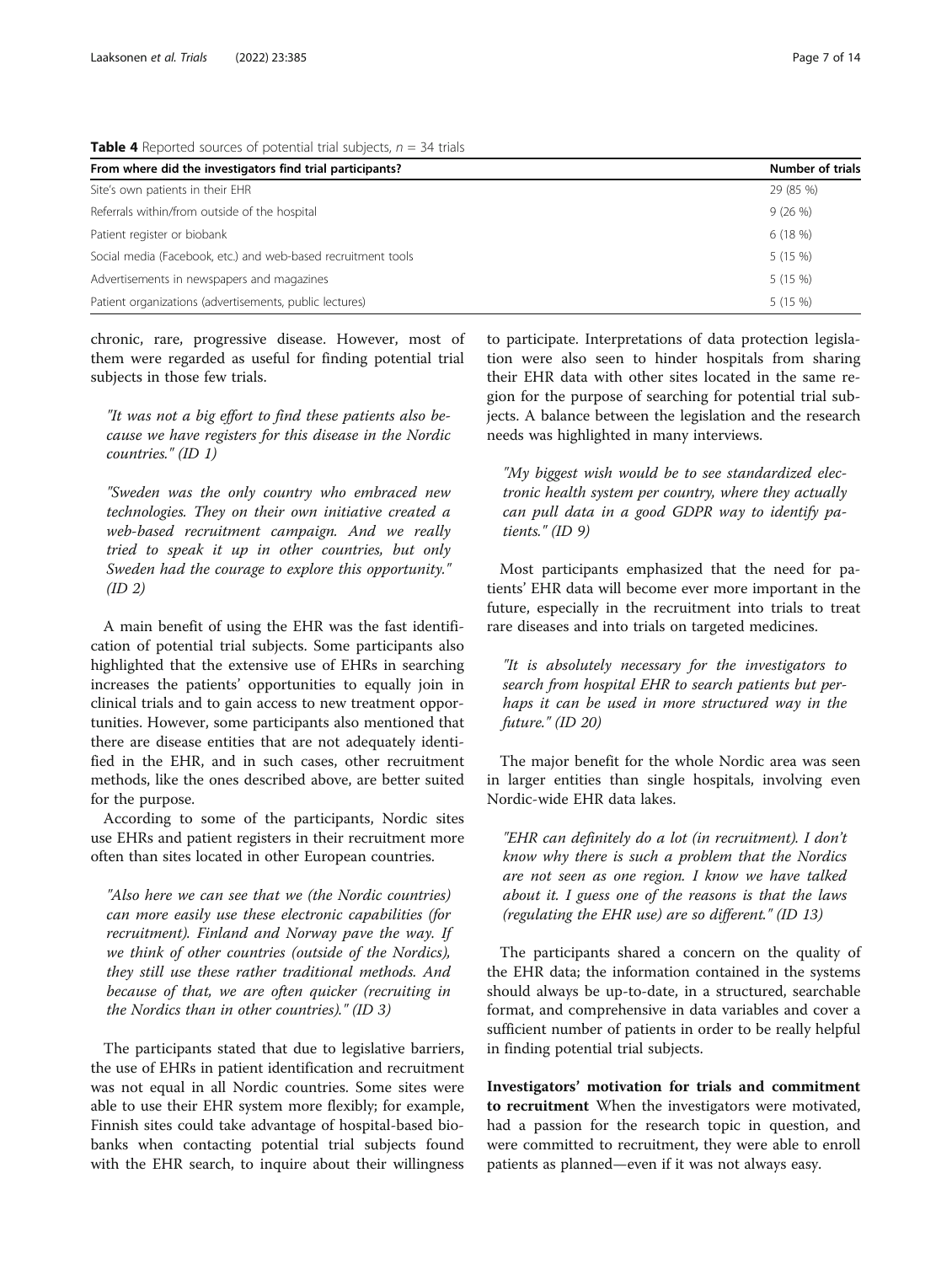Q: "What do you think these Swedish sites did differently?"

A: "I think they have some very, very dedicated investigators who were deeply involved in this disease."  $(ID 11)$ 

Investigators' experience of the investigational drug from earlier trials or a belief in the drug's potential benefit for patients influenced the recruitment success. Some investigators lost their motivation during the recruitment period due to repeated screening failures, i.e., patients were identified, provided consent, and screened for the trial but were subsequently found not to be eligible.

"Some (investigators) thought it was too much work and too much time spent. Even though they were reimbursed for all the time they were using." (ID 22)

In some cases, the lack of investigator's motivation became apparent when the investigator was not devoting enough time for the conduct of the trial or when he or she was not actively offering trial participation for his or her patients. According to one respondent, even an additional fee that the sponsor paid for patient prescreening activities was not helpful when the investigators were not motivated.

"During the visits, we requested them (the investigators) to perform a pre-screening of patients in the hospital's EHR and offered pay an additional fee for that work. But the work was never done." (ID 18)

The participants noted that most sites recruiting successfully were committed to recruitment; for example, by having a sub-investigator purely dedicated to recruitment tasks or by pre-screening potential subjects by a study nurse. Furthermore, sufficient preparations for recruitment, well in advance, enhanced the recruitment efficiency.

According to the interview participants, some investigators did not have enough "hunger" or ambition to conduct trials, even if they had agreed to join. Some investigators' attitudes were considered as blasé and not taking seriously the recruitment targets set for their sites.

"If we take the highest enrolling countries (of our trial), Poland, South Africa, Israel, Turkey, I think the motivation at the sites was much bigger than in Scandinavia. It was my impression that Scandinavian sites were somewhat over-confident (by thinking) ok, if we don't succeed in this study, we will succeed in the next one. Whereas in these other

countries, they don't feel confident that they will get the next study, so they will have to deliver in this study." (ID 20)

Site resources, setup, and experience Well-organized site processes and sufficient staff resources for trial conduct enhanced successful recruitment. Particularly, dedicated clinical trials units within hospitals were mentioned by the participants. Competent and experienced site personnel and the delegation of trial responsibilities to sub-investigators and study nurses were also seen as reasons for successful recruitment. The participants correspondingly reported that if these were missing, then they were reasons for poor recruitment.

Participants experienced that some Nordic hospitals did not recognize the competitive environment where trial sites and countries should conduct industrysponsored clinical trials: Investigators were not always provided with sufficient time to conduct the agreed research appropriately, and hospital bureaucratic procedures were in some cases slow and complicated, thus undermining subject recruitment efforts.

"And the best performer has been, I guess, Denmark, it is a research-friendly country.. it is really good, they have very good systems.. and they have the resources, which I think are lacking at some other sites, who do not have study nurses who could pre-screen their patients…They (Danish sites) can do research during their daily working time, whereas in our country, it cannot be done in many hospitals." (ID 18)

# Patient-related recruitment factors

Patients' medical need for new treatments Most participants cited that when there was a clear unmet need for the new drug treatment, trial subjects were found easily and recruitment was successful. However, in some therapeutic areas, patients did not feel any need to participate in a clinical trial; they felt that they were already receiving the best possible treatment for their disease.

"In this disease, there is an unmet need for medical treatments. The patients are very much interested in participating in trials." (ID 24)

Patients' role in their care and attitudes to clinical trials Nordic patients were perceived as active in their own care and treatment, and willing to join clinical trials as study subjects. The respondents also noted that patients trust the Nordic sites as care providers, which was seen as one recruitment success factor.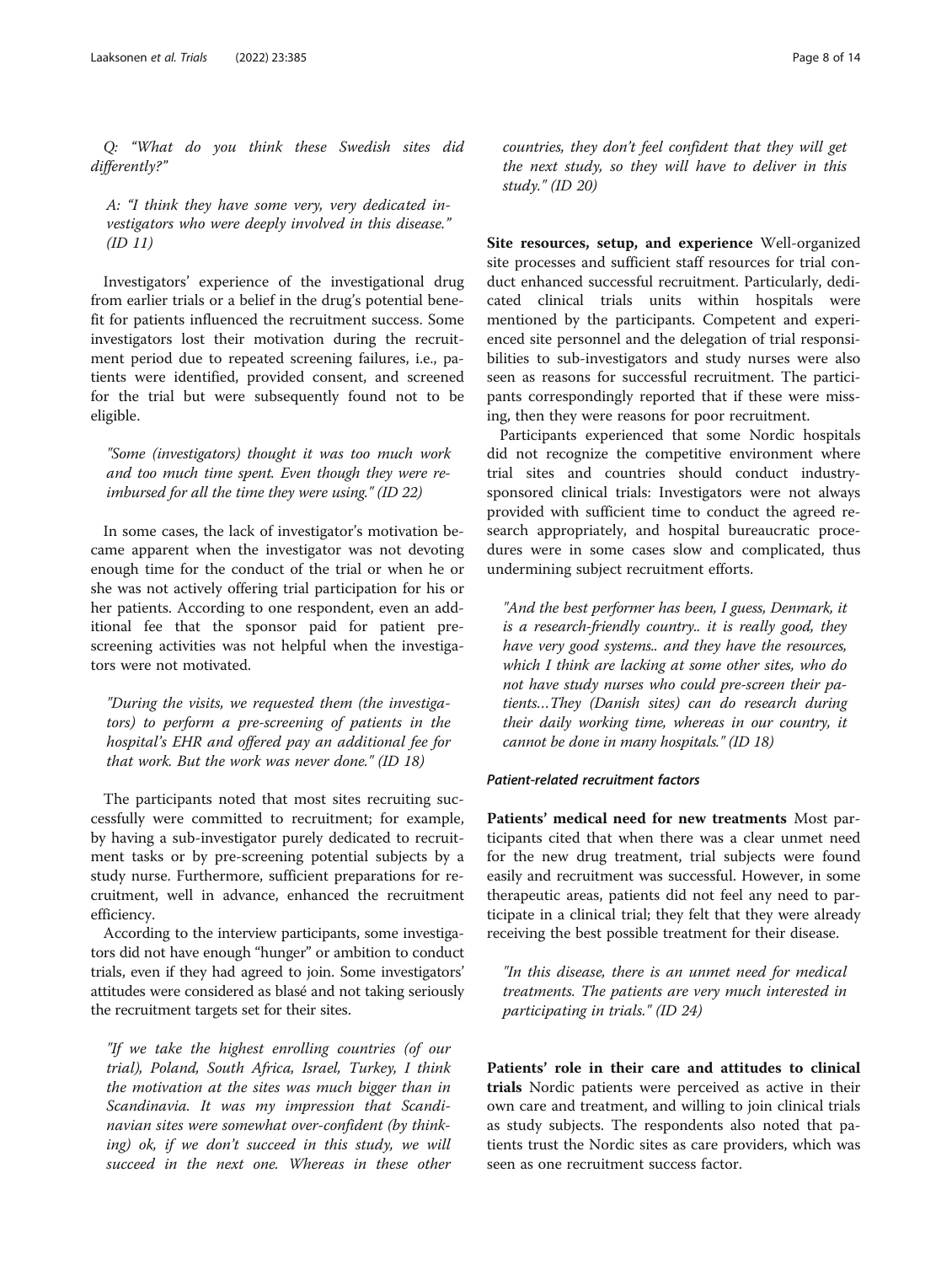"…And they (Nordic sites) do have the good reputation also. Patients know that if they are be treated there, they will be well taken care of." (ID 16)

However, in some trials, the sites did not find suitable trial participants because their patients had not yet formally received the required diagnosis, but only had an increased risk of having the disease in question, or the sites failed in recruiting patients because of the patients' lack of awareness of their disease, attributable to a denial of its presence.

"These patients were not necessarily identified by themselves as having asthma. Mild asthma is something people can ignore until it becomes more severe." (ID 13)

# Collaboration between sponsors, sites, and patients from the recruitment perspective

Sponsor-site collaboration Collaboration, communication, and building of mutual trust among sponsors, sites, and patients were seen as a crucial success factor in recruitment, whereas a lack of collaboration between the different stakeholders slowed down the recruitment. For example as stated by the participants, many changes in the Clinical Research Associates (CRAs) led to misunderstandings and breakdowns in the communication between the sponsor and the sites, whereas an experienced, permanent CRA and regular monitoring visits contributed to recruitment success.

Q: "What do you think in this trial was the most important thing for the success of the recruitment?" A: "We had even more close contact with the sites." (ID 21)

Site-site collaboration Recruitment performance was also seen as often being poor in cases when the sites did not collaborate with each other by sharing experiences or valuable trial-related information. Recruitment was seen to benefit from having investigators who had good networks of colleagues within and outside of their own hospital. A National Coordinating Investigator (NCI) with effective information exchange and collaboration was considered to improve the other investigators' recruitment success.

"But they (site personnel) are working very well with the recruitment and they are contacting the other clinics in the region, so they have extensive communication with other clinics. Communication is working really well for that site. So they are looking outside their own hospital to find patients and that´ s what I think is the key here." (ID 1)

Site-patient collaboration One example of how sitepatient collaboration was seen to contribute to the recruitment success was the personnel's practice of providing adequate information to their patients about the trial procedures. Some respondents highlighted the importance of contacts with patient representatives via patient organizations already during protocol development. This type of patient collaboration was seen as very valuable for successful recruitment.

"I think the reason for success is related to the relation-building activities.. It is very much about speed of communication and relations." (ID 11)

### Start-up related failure factors in recruitment

Ethics committee evaluations and site contracts The participants estimated that slow and unclear ethics committee handling procedures were one of the reasons for recruitment failure. Many participants mentioned that after adoption of the European Union's (EU) General Data Protection Regulation 679/2016 (GDPR), the situation worsened because of the different and unpredictable GDPR interpretations made by the ethics committees. GDPR is a data privacy and security law placing obligations on all organizations who target or collect data related to people in the EU. Delayed trial start shortened the recruitment period for some Nordic countries, which in some trials was a reason for not reaching the planned recruitment target.

"But then GDPR changed things and the Danish Ethics committee rejected the study. And for that reason, they (the site) had to re-apply and study start was delayed. Then, recruitment ended prematurely, because it was globally competitive, and for that reason we did not reach those numbers…So the interpretation of the GDPR affected the trial in Denmark, and also in Finland it caused a delay. But in Sweden it did not, I guess because there they had quite clear instructions from the authorities about how data protection should be evaluated (by the Ethics committees)." (ID 18)

Additionally, a few respondents mentioned that slow site start-up performance, most commonly perceived to result from a time-consuming contract process, shortened the recruitment period for such sites.

# **Discussion**

# Recruitment success and failure

Of the trials that the participants had selected for the interviews, one half succeeded in recruitment and the other half failed (17 out of 34). The success of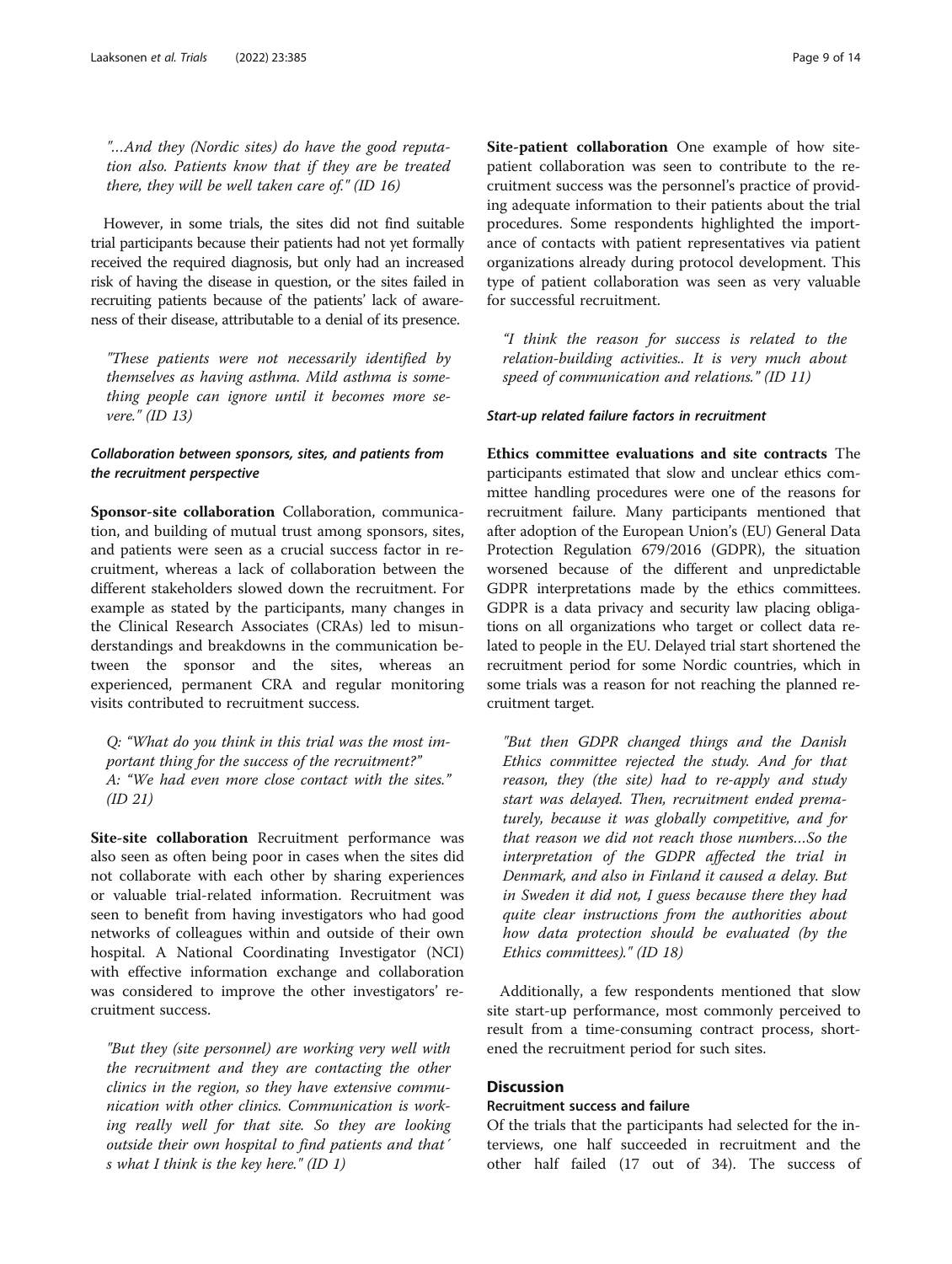recruitment was more frequent in phase I and II trials, whereas recruitment failures were common in phase III trials. As the small numbers of trials covered and the qualitative design of this study do not allow us to make a wider generalization, quantitative investigations will be needed to confirm whether recruitment of patients into phase I and II trials in the Nordic countries is more successful than elsewhere.

Recruitment success and failure factors in the Nordics have not been investigated earlier. The results show similarities with earlier results obtained from other industrialized countries, thus strengthening the results reported by earlier studies. Poor patient recruitment has been reported as the main reason for delayed trials [\[1,](#page-12-0) [3](#page-12-0)]. Most recruitment failures in the trials covered by this study occurred in phase III trials. As Nordic patients constitute a relatively small proportion of the total number of patients in multinational phase III trials, the recruitment difficulties of Nordic sites as such will not necessarily contribute to trial delays on a global level. However, poor recruitment performance will affect the site's possibilities to participate in future new trials. Failed recruitment will be evident in the performance databases when sponsors are selecting sites for new trials. In countries with small populations, this may have considerable consequences for the entire country, reducing their opportunities to take part in new clinical trials.

As we focused on the perspective from the pharmaceutical industry and CROs, success and failure factors linked with sponsor-related items now received more attention than usually in previous research on recruitment factors. Especially the impact of poor feasibility evaluations and trial planning to recruitment success is more highlighted here than in the literature reporting investigators' or study nurses' views [\[25](#page-13-0)]. Some protocolrelated factors have been reported earlier, for example by Briel et al., who noted that trials with poor recruitment often had more stringent eligibility criteria, caused a higher burden for patients and investigators, or more often contained outdated control interventions than trials with successful recruitment [\[2](#page-12-0)]. Interestingly, they also reported that the type of sponsorship influenced recruitment success: randomized clinical trials with poor recruitment were often investigator-sponsored whereas similar randomized clinical trials without poor recruitment were often industry-sponsored. The poorer recruitment in the investigator-sponsored trials was explained by less professional trial organizations and limited funding. In our study, none of the industry sponsors mentioned these factors as contributors to the success or failure of recruitment. In addition to non-industry sponsorship, a greater number of eligibility criteria, poorer control interventions, and fewer trial sites have been reported to be associated with failed recruitment [[26](#page-13-0)]. In our study, we also captured the sponsors' positive experiences on well-designed and well-written protocols and their recognized influence on recruitment. Our study results strengthen the view that the protocol-related factors potentially affecting recruitment should be evaluated already during trial planning. All burdensome factors contributing to recruitment failure cannot or should not be avoided (such as masking of the treatments or some invasive trial procedures). Nevertheless, sponsors should carefully evaluate what is necessary for the trial, and whether there are alternative ways to conduct the trial. The conduct of feasibility evaluations should also be improved.

The investigator/site-related recruitment factors identified in this study were similar to those already reported by others [\[25](#page-13-0), [26](#page-13-0)]. Examples of these were the investigators' motivation, resources, and experience. However, the investigators' intellectual and emotional challenges in recruitment that arise when combining research with clinical tasks were not mentioned by our respondents. The lack of suitable patients has been highlighted earlier as the most important reason for failed recruitment [[25](#page-13-0), [27\]](#page-13-0), and this was also evident in our study. Also factors related to collaboration between all stakeholders were in line with earlier findings [[28](#page-13-0)].

Patients' strong trust in their care providers and favorable attitudes towards clinical trials were recognized as success factors. Nordic patients are known for their commitment to trials after joining them [[29\]](#page-13-0); retention of enrolled patients in trials with a long duration may be a lesser concern in the Nordics than elsewhere [[28,](#page-13-0) [30](#page-13-0)]. Still, this study only reflects the sponsors' views on patient preferences and attitudes, and further empirical research among Nordic patient populations would be needed to gain a better understanding of all patientrelated recruitment success and failure factors.

Another interesting feature in our study was the impact of slow start-up procedures on recruitment success, not commonly reported in previous literature. As the pharmaceutical industry is conducting trials in multiple countries and continents, its representatives may have a better view of the differences in start-up times than stakeholders working on a local level. However, this finding supports the conclusions of Cheng et al. who investigated non-commercial cancer trials sponsored by the National Cancer Institute Cancer Therapy Evaluation Program, in the USA. They stated that trials with longer development times (from letter of intent to the start of recruitment) were significantly less likely to achieve their accrual goals than trials with a more rapid start-up [\[31\]](#page-13-0).

Lastly, a clear connection was noted between the observed recruitment factors. For example, the complex protocol and poor feasibility performed by the sponsor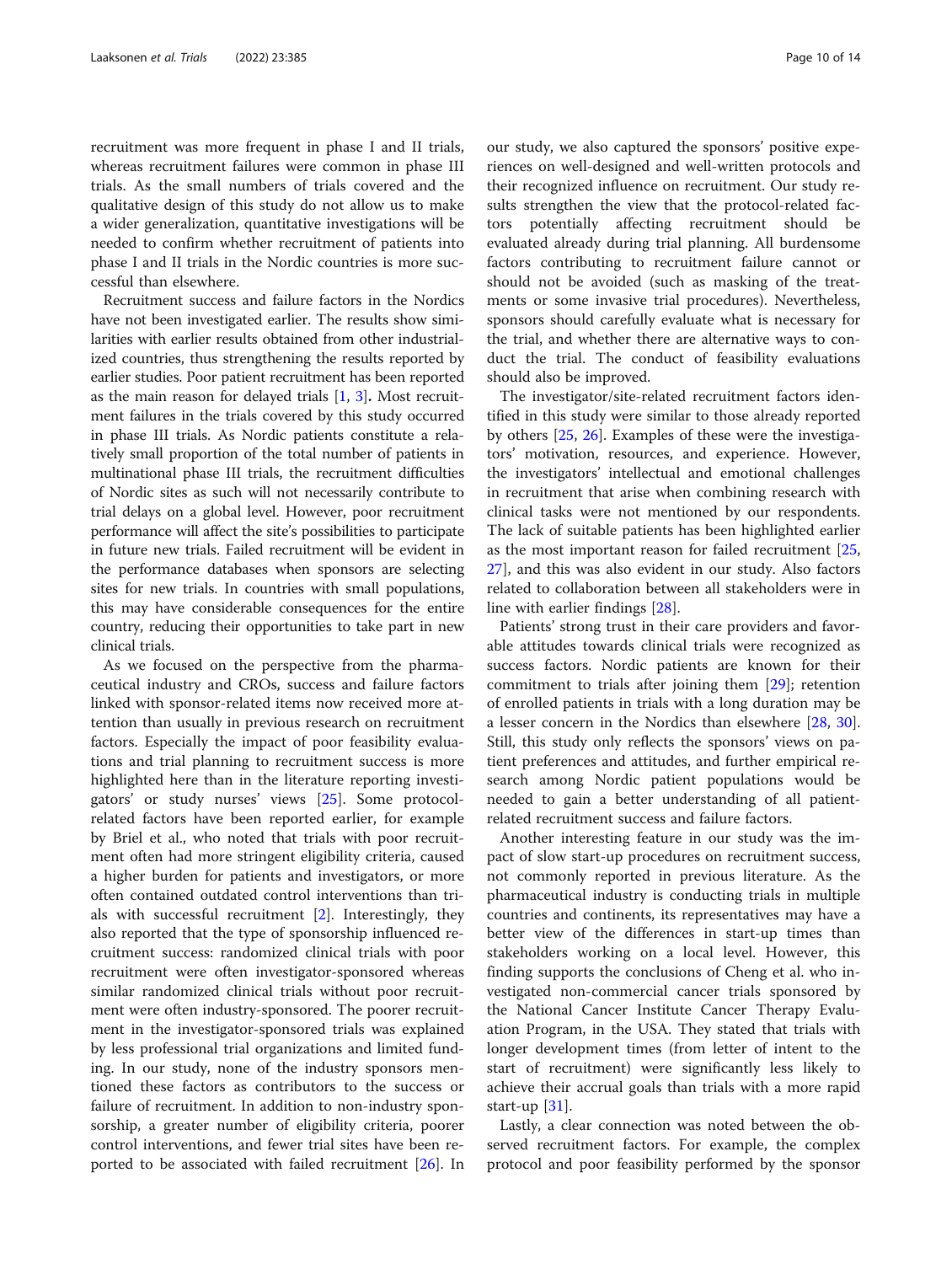reflected on the recruitment factors at the level of the sites/investigators; selection of inappropriate sites lacking suitable patients or sufficient resources were often connected to investigator's motivation and commitment. In turn, this influenced how often the investigators offered the trials to the potential trial subjects and how much they collaborated with patients, with other sites and with the sponsors. The industry representatives were well aware of this chain and their own role in contributing to the success or failure of the recruitment process. We did not find this factor reported in trials with other types of sponsorship.

## EHR in patient recruitment

EHRs were the most important source for recruitment, used in 85 % of the trials covered by the interviews. Patient registers, social media, and other sources had been used surprisingly rarely in the trials discussed. For example, the patient registers were only used in 6 out of 34 trials, despite the existence of comprehensive nationwide patient registers in some of the Nordic countries. It appears that the use of multiple recruitment methods could be combined to increase recruitment success [\[30](#page-13-0)].

Some respondents stated that Nordic sites use EHRs and other patient registers in their recruitment more commonly than sites located in other European countries. There is known to be extensive variation in the secondary use of EHRs globally, as well as in data quality and the time required for obtaining EHR data in different countries [\[32\]](#page-13-0), but determining the exact usage patterns of EHRs in trial subject recruitment between different countries remains for future work. However, according to a report investigating 87 globally conducted clinical trials, only 11 % of the trials used EHRs in recruitment [[33](#page-13-0)], which is in stark contrast with our results.

Even if EHRs were widely used for recruitment in the trials of this study, the respondents highlighted also the limitations. Legislative constraints and differences between the Nordic countries in data protection legislation and its interpretation were considered as prohibiting the more extensive use of EHRs in patient recruitment; this could include their use within hospital departments or between the hospitals in the same region or nationally. In order to facilitate the secondary use of EHR data for clinical trials, the legislation should be developed by taking into account all stakeholders' perspectives. It is important to safeguard the patients' rights for protection of privacy, while opening the use of EHR data for research. For example, allowing access to the patient data in aggregated format should be considered. A robust infrastructure of policies, standards, and best practices for the secondary use of EHR data  $[34]$  $[34]$  and requirements for clarifying the legislation regulating its secondary use have been presented [\[35](#page-13-0)]. For example, Bahr and Schlünder suggested a code of practice for EHR secondary use in Europe. The purpose of this code of practice would be to resolve issues in a way that would balance the need to make research possible and the need to protect the patients' privacy at the same time.

The need for wider utilization of individual health data in health-related research has been well recognized [[10](#page-12-0), [36](#page-13-0)], and it also emerged in this study. Overall, the respondents' views on the EHR secondary use in clinical trial recruitment were very positive. They found it becoming more important in the future because of personalized medicine and because other, more patient-centric approaches will also change future clinical trials. Based on the respondents' views, it appears that small countries, such as the Nordic countries, should try to combine their EHR data into larger nationwide or even pan-Nordic entities. Ideally, the Nordic countries would then be considered as one region, especially for trials in rare diseases. At best, it might become possible to plan trials where patients would travel from one Nordic country to another for at least some of the trial visits [[29\]](#page-13-0). Some Nordic research networks, e.g., NordicNect (<https://nordicnect.org/>), already facilitate such cooperation in early-phase cancer trials [[37](#page-13-0)].

Based on our results, EHR data are very important source for the recruitment of trial participants. There is also evidence of a slight improvement in the recruitment success of trials: the number of trials reaching or exceeding their enrolment goals has slightly increased from 2012 to 2020 [[33\]](#page-13-0). It is possible that this apparent improvement is due to the implementation of novel recruitment methods, such as EHR queries and other digital solutions.

As access to patients is one of the key recruitment success factors, and with EHR being the most frequently used source searching clinical trial participants, it follows that the development of EHR utilization appears to represent an important tool to improve patient recruitment. In addition, the quality (contemporaneousness, searchability, comprehensiveness in data variables and number of patients) of the EHR data is of utmost importance for being able to identify suitable trial participant candidates in the EHR in an efficient and effective manner [[38](#page-13-0)]. At the same time, stakeholders should work towards addressing public concerns regarding EHR secondary use. The methods for searching EHRs, for assessing eligibility and assessments of the accuracy of patient identification, should be documented and reported adequately [[39\]](#page-13-0). This would, hopefully, increase the transparency and the public acceptance of the EHR secondary use.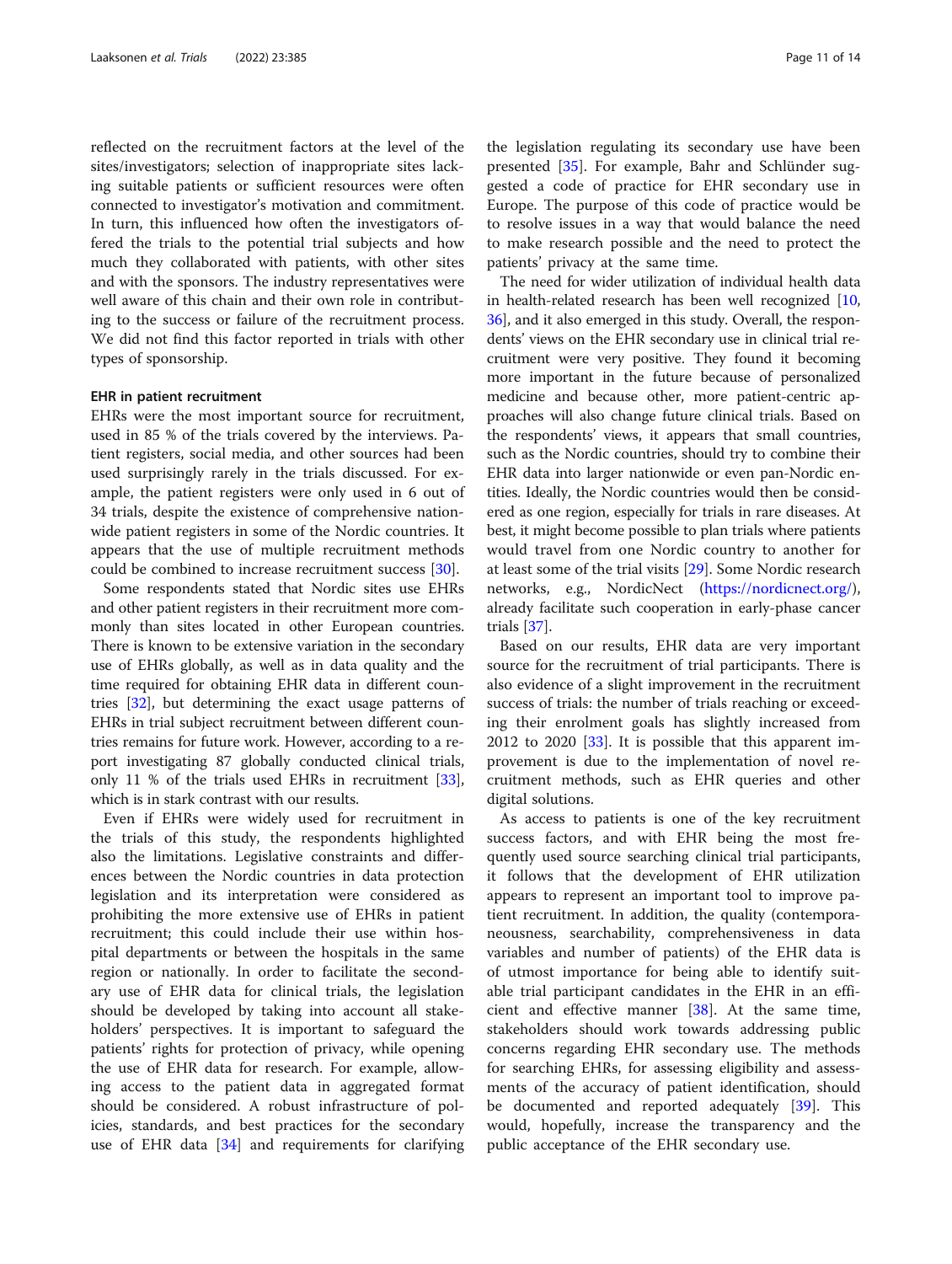# <span id="page-11-0"></span>Study strengths and limitations

As there is more published research on recruitment failure factors than on success factors [\[30](#page-13-0)], we wanted to investigate the factors influencing recruitment from both directions: recruitment success factors in successfully recruiting trials and failure factors in trials that failed in their recruitment. Nonetheless, when viewing the situation from both directions, we identified the same four main categories, which strengthens our belief that the key recruitment factors were indeed identified in this qualitative investigation. The amount of data obtained in the interviews was extensive and provided an in-depth analysis of the current situation as viewed by industry representatives. Using the research questions (recruitment success/failure) as an initial coding frame may have slightly limited the inductive approach of our analysis.

We conducted this study in four Nordic countries, as they have very similar cultural features and health care systems. In addition, their economies and living standards are rather similar, with equivalent influences on disease prevalence and outcomes, quality of care and inhabitants' possibilities to receive health care and treatments. These countries, with their total of 27 million inhabitants, constitute an important region for conducting clinical trials. Therefore, we believe that it was advantageous that this study was conducted across the national borders of this geographical region, representing highly developed societies with well-functioning public health care systems and national EHR systems.

The trial selection criteria were defined a priori and it was up to the respondents to select which of their trials they would discuss in the interviews. This may be viewed as a possible limiting factor in the study. To minimize that, all respondents were instructed to choose their trials in the same way by one researcher (NL). For example, the term "important" did not refer to a trial they as individuals liked best but to a trial which was strategically important for their company from a business perspective.

Investigating the impact of the investigators' compensation to recruitment success would have been interesting but was outside of the focus of the current study. Future studies could usefully explore the impact of compensation on recruitment success. One researcher (NL), with a long background in the pharmaceutical industry, performed the coding of the data. The possible impact of the researcher's own perceptions was minimized by following a pre-defined interview guide with all participants. Coding decisions, categorization, and all interpretations were evaluated and debated in systematic discussions with another experienced researcher (AA) from the very beginning of the analysis process.

#### **Conclusions**

Success in patient recruitment can be traced to long before the first patient is recruited into the trial, already during the trial's planning phase. Factors influencing to the recruitment seem to pertain to each other. Recruitment success is dependent on multiple factors, and all trial stakeholders have important impacts; sponsors, investigators/sites, and patients. In addition, trial start-up procedures (Ethics committee evaluation and site contracting) should be streamlined and facilitated in order to promote success in clinical trial recruitment. The same factors that favor successful recruitment may jeopardize it and lead to its failure.

Access to patients is a key success factor for recruitment, and the EHR is an important tool when searching for potential trial subjects. Therefore, the development of EHR utilization appears to represent a powerful tool to impact on the patient recruitment. The legislation on the secondary use of EHR data for patient recruitment should aim for transparent processes in order to create mutual trust among all stakeholders.

#### Abbreviations

CNS: Central nervous system; CRA: Clinical Research Associate; CRO: Contract Research Organization; EHR: Electronic Health Record; EU: European Union; GDPR: General Data Protection Regulation (EU); ICF: Informed Consent Form; IT: Information Technology; LIF: Läkemedelsindustriföreningen (Sweden); LMI: Legemiddelindustrien (Norway); NCI: National Coordinating Investigator; PIF: Pharma Industry Finland (Finland); WHO: World Health Organization

#### Supplementary Information

The online version contains supplementary material available at [https://doi.](https://doi.org/10.1186/s13063-022-06144-9) [org/10.1186/s13063-022-06144-9.](https://doi.org/10.1186/s13063-022-06144-9)

Additional file 1.

#### Authors' contributions

NL, MS, RH, and MB conceived the study. NL compiled the study plan and the interview guide with MS and RH. NL performed and transcribed the interviews and wrote the first version of the report. NL and MB identified and contacted the interviewees based on suggestions of local pharmaceutical industry associations and through their own contacts. NL and AA conducted the data analysis and together with MB, MS, RH, and JB, interpreted the results. MB, AA, MS, RH, and JB critically revised the article. All authors approved the final version of the article before submission.

## Funding

Funding was received from the Finnish Pharmaceutical Industry Research Foundation to cover publication costs in an open access journal.

#### Availability of data and materials

The Interview guide is displayed in Additional file 1. The datasets analyzed are not publicly available to ensure the privacy of the interview participants and their companies but are available in a blinded fashion from the corresponding author on reasonable request.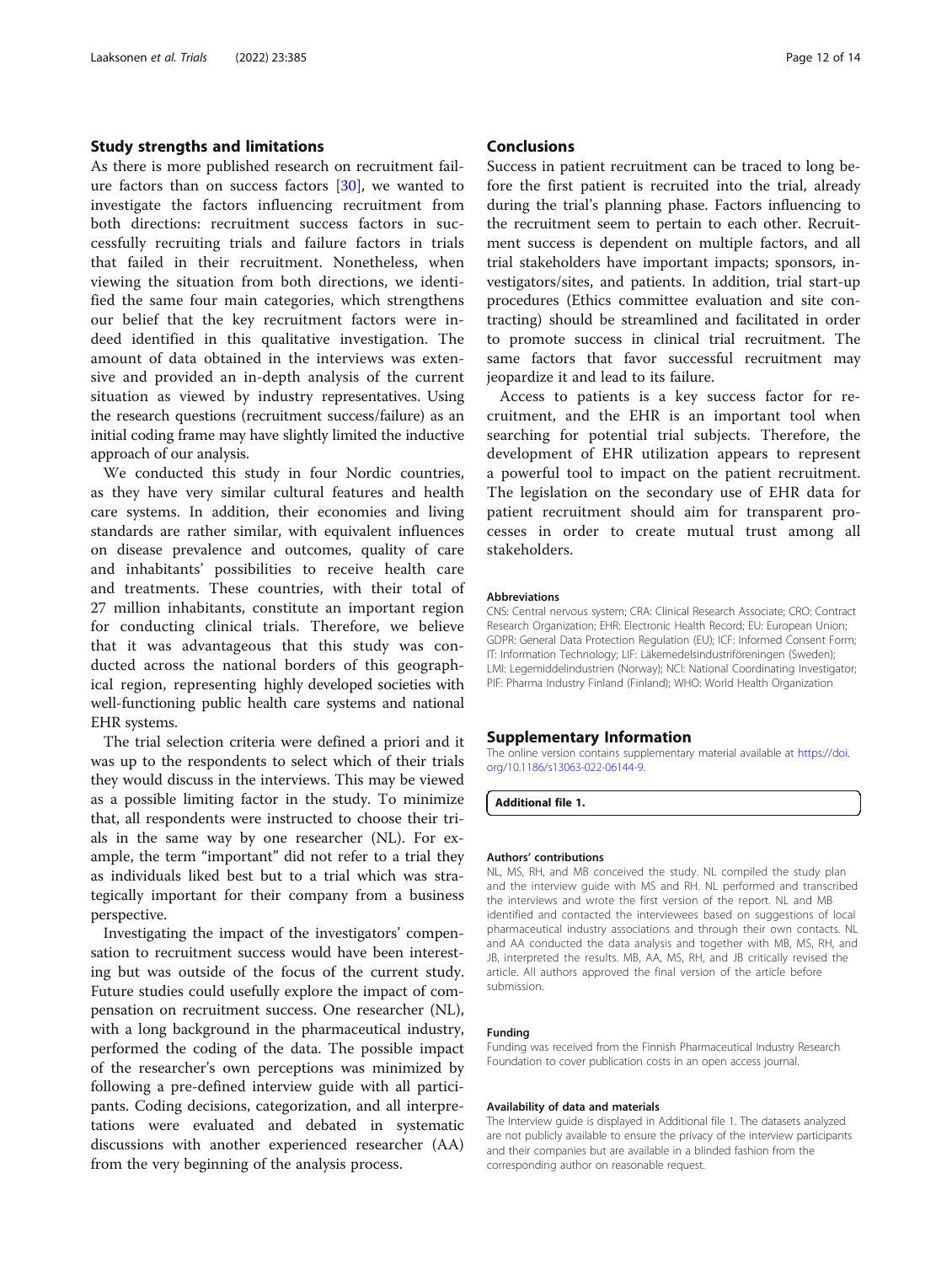## <span id="page-12-0"></span>Declarations

#### Ethics approval and consent to participate

According to Finnish law, written consent of the interview participants or an Ethics committee evaluation was not required for this study. Participation in the study was voluntary, and the participants were informed verbally and with a written information sheet about the aim of the study and its practical implementation. The participants gave their verbal consent for the study. Recording of the discussions was acknowledged by the participants at the beginning of the interviews. The participants were informed that the results will be published without any disclosure of the identity of the respondents or their companies.

#### Consent for publication

Not applicable

## Competing interests

NL is employee of TFS Trial Form Support Oy, a CRO engaged in commercial clinical trials for the pharmaceutical industry. MB is an employee of a research-based pharmaceutical industry association, Pharma Industry Finland. JB is former employee of Astra Zeneca. MS is an employee, shareholder and Board member of Clinical Research Services Turku – CRST Oy, a CRO engaged in commercial clinical trials for the pharmaceutical industry. RH is member of the Advisory Board on Socio-Medical Affairs, Section for Pharmaceutical Affairs, of the Social Insurance Institution of Finland, and a former member of the Pharmaceutical Division of the Council of Choices in Health Care, Ministry of Social Affairs and Health. AA declares that she has no competing interests.

#### Glossary

Sponsor

An individual, company, institution, or organization which takes responsibility for the initiation, management, and/or financing of a clinical trial. (ICH GCP 1.53.)

Investigator

A person responsible for the conduct of the clinical trial at a trial site. If a trial is conducted by a team of individuals at a trial site, the investigator is the responsible leader of the team and may be called the principal investigator (ICH GCP 1.34.)

Protocol

A document that describes the objective(s), design, methodology, statistical considerations, and organization of a trial. The protocol usually also gives the background and rationale for the trial, but these could be provided in other protocol referenced documents. (ICH GCP 1.44.)

 $CRA<sup>1</sup>$ 

Clinical Research Associate (the Monitor) is representing the trial sponsor and is responsible for overseeing the progress of a clinical trial, and of ensuring that it is conducted, recorded, and reported in accordance with the protocol, Standard Operating Procedures, Good Clinical Practice, and the applicable regulatory requirement(s).

Phase I trials<sup>2</sup>

Study Participants: 20 to 100 healthy volunteers or people with the disease/condition.

Duration of Study: Several months

Purpose: Safety and dosage

Phase II trial<sup>2</sup>

Study Participants: Up to several hundred people with the disease/ condition.

Duration of Study: Several months to 2 years

Purpose: Efficacy and side effects

Phase III trial<sup>2</sup>

Study Participants: 300 to 3000 volunteers who have the disease or condition

Duration of Study: Typically 1 to 4 years

Purpose: Efficacy and monitoring of adverse reactions

1 [https://www.ema.europa.eu/en/documents/scientific-guideline/ich-e-6-r2](https://www.ema.europa.eu/en/documents/scientific-guideline/ich-e-6-r2-guideline-good-clinical-practicestep-5_en.pdf) [guideline-good-clinical-practicestep-5\\_en.pdf](https://www.ema.europa.eu/en/documents/scientific-guideline/ich-e-6-r2-guideline-good-clinical-practicestep-5_en.pdf)

#### Author details

<sup>1</sup> Institute of Biomedicine, University of Turku, Turku, Finland. <sup>2</sup> Pharma Industry Finland, Helsinki, Finland. <sup>3</sup>Pharmaceutical Sciences Laboratory, Åbo Akademi University, Turku, Finland. <sup>4</sup>Department of Nursing Science, University of Turku, Turku, Finland. <sup>5</sup>Department of Cardiology, University of Turku and Turku University Hospital, Turku, Finland. <sup>6</sup>Clinical Pharmacology Unit, Turku University Hospital, Turku, Finland.

# Received: 5 October 2020 Accepted: 4 March 2022<br>Published online: 12 May 2022

#### References

- 1. Hanson LC, Bull J, Wessell K, Massie L, Bennett RE, Kutner JS, et al. Strategies to support recruitment of patients with life-limiting illness for research: the Palliative Care Research Cooperative Group. J Pain Symp Manage. 2014; 48(6):1021–30. <https://doi.org/10.1016/j.jpainsymman.2014.04.008>.
- 2. Briel M, Speich B, Von Elm E, Gloy V. Comparison of randomized controlled trials discontinued or revised for poor recruitment and completed trials with the same research question: A matched qualitative study. Trials. 2019; 20(1):800. [https://doi.org/10.1186/s13063-019-3957-4.](https://doi.org/10.1186/s13063-019-3957-4)
- 3. Watson JM, Torgerson DJ. Increasing recruitment to randomised trials: a review of randomised controlled trials. BMC Med Res Methodol. 2006;6(1): 34. [https://doi.org/10.1186/1471-2288-6-34.](https://doi.org/10.1186/1471-2288-6-34)
- 4. Treweek S, Lockhart P, Pitkethly M, Cook JA, Kjeldstrøm M, Johansen M, et al. Methods to improve recruitment to randomised controlled trials: Cochrane systematic review and meta-analysis. BMJ Open. 2013;3:e002360.
- 5. World Health Organization. Global diffusion of eHealth: making universal health coverage achievable: report of the third global survey on eHealth. 2016.
- 6. Häyrinen K, Saranto K, Nykänen P. Definition, structure, content, use and impacts of electronic health records: a review of the research literature. Int J Med Inform. 2008;77(5):291–304. [https://doi.org/10.1016/j.ijmedinf.2007.09.001.](https://doi.org/10.1016/j.ijmedinf.2007.09.001)
- 7. FDA. Use of Electronic Health Record Data in Clinical Investigations Guidance for Industry. 2018. [https://www.fda.gov/Drugs/GuidanceComplia](https://www.fda.gov/Drugs/GuidanceComplianceRegulatoryInformation/Guidances/default.htmand/) [nceRegulatoryInformation/Guidances/default.htmand/](https://www.fda.gov/Drugs/GuidanceComplianceRegulatoryInformation/Guidances/default.htmand/). Accessed 29 Apr 2019.
- 8. World Health Organization. From Innovation to Implementation. EHealth in the WHO European Region. 2016. <http://www.euro.who.int/en/ehealth>. Accessed 30 June 2020.
- 9. Bonomi S. The electronic health record: a comparison of some European countries. In: Lecture Notes in Information Systems and Organisation. Heidelberg: Springer; 2016. p. 33–50.
- 10. Nordforsk. A Vision of a Nordic Secure Digital Infrastructure for Health Data: The Nordic Commons. 2019. [www.nordforsk.org](http://www.nordforsk.org). Accessed 26 Nov 2020.
- 11. Kalra D, Stroetmann V, Sundgren M, Dupont D, Schlünder I, Thienpont G, et al. The European Institute for Innovation through Health Data. Learn Health Syst. 2017;1(1):e10008. <https://doi.org/10.1002/lrh2.10008>.
- 12. EMA. Reflection Paper on Expectations for Electronic Source Data and Data Transcribed to Electronic Data Collection Tools in Clinical Trials. 2010. [www.](http://www.ema.europa.eu) [ema.europa.eu.](http://www.ema.europa.eu) Accessed 18 Jan 2021.
- 13. FDA. Guidance for Industry Electronic Source Data in Clinical Investigations. 2013. [http://www.fda.gov/Drugs/GuidanceComplianceRegulatoryInforma](http://www.fda.gov/Drugs/GuidanceComplianceRegulatoryInformation/Guidances/default.htm) [tion/Guidances/default.htm.](http://www.fda.gov/Drugs/GuidanceComplianceRegulatoryInformation/Guidances/default.htm) Accessed 18 Jan 2021.
- 14. MHRA. MHRA Position Statement and Guidance Electronic Health Records. 2015. [https://assets.publishing.service.gov.uk/government/uploads/system/](https://assets.publishing.service.gov.uk/government/uploads/system/uploads/attachment_data/file/470228/Electronic_Health_Records_MHRA_Position_Statement.pdf) [uploads/attachment\\_data/file/470228/Electronic\\_Health\\_Records\\_MHRA\\_](https://assets.publishing.service.gov.uk/government/uploads/system/uploads/attachment_data/file/470228/Electronic_Health_Records_MHRA_Position_Statement.pdf) [Position\\_Statement.pdf.](https://assets.publishing.service.gov.uk/government/uploads/system/uploads/attachment_data/file/470228/Electronic_Health_Records_MHRA_Position_Statement.pdf) Accessed 18 Jan 2021.
- 15. PMDA. Conformance Guide on Electronic Study Data Submissions. 2015. [http://www.pmda.go.jp/.](http://www.pmda.go.jp/) Accessed 18 Jan 2021.
- 16. Emilsson L, Lindahl B, Köster M, Lambe M, Ludvigsson JF. Review of 103 Swedish Healthcare Quality Registries. J Int Med. 2015;277(1):94–136. [https://](https://doi.org/10.1111/joim.12303) [doi.org/10.1111/joim.12303](https://doi.org/10.1111/joim.12303).
- 17. Willis DG, Sullivan-Bolyai S, Knafl K, Cohen MZ. Distinguishing features and similarities between descriptive phenomenological and qualitative description research. Western Journal of Nursing Research. 2016;38(9):1185– 204. <https://doi.org/10.1177/0193945916645499>.
- 18. Lincoln Y, Guba EG. Naturalistic inquiry. Beverly Hills: SAGE; 1985.
- 19. DiCicco-Bloom B, Crabtree BF. The qualitative research interview. Med Educ. 2006;40(4):314–21. <https://doi.org/10.1111/j.1365-2929.2006.02418.x>.
- 20. Hennink MM, Kaiser BN, Marconi VC. Code saturation versus meaning saturation: how many interviews are enough? Qual Health Res. 2017;27(4): 591–608. [https://doi.org/10.1177/1049732316665344.](https://doi.org/10.1177/1049732316665344)

<sup>2&</sup>lt;br>[https://www.fda.gov/patients/drug-development-process/step-3-clinical](https://www.fda.gov/patients/drug-development-process/step-3-clinical-research)[research](https://www.fda.gov/patients/drug-development-process/step-3-clinical-research)